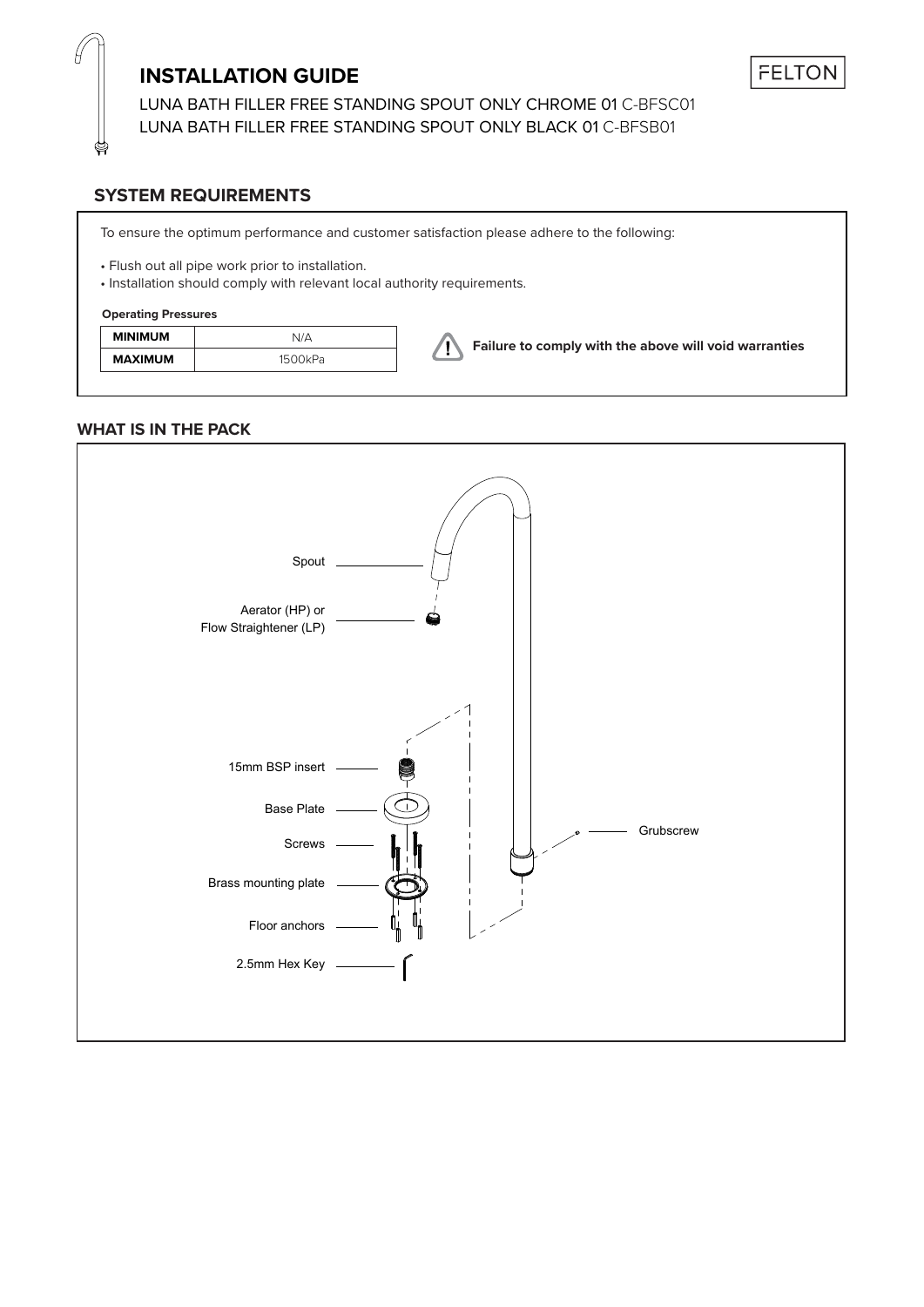## **HOW TO INSTALL**



**If mixer is being installed on a vitreous china bench top, apply silicone sealant to the base ring to ensure a water-tight seal on the uneven surface.**



## **Warranty, Maintenance and Care** YOUR COPY TO KEEP

Felton Industries Limited guarantees these mixers to be free from defects in materials and workmanship for a period of ten (10) years from the date of purchase. Fair wear and tear is expressly excluded. This warranty is effective for 10 years from the date of purchase for the supply of replacement parts (only) and five (5) years from the date of purchase for plumber's labour relating solely to repairing or replacing the mixer, provided the product is installed by a registered plumber. You must retain proof of purchase of the Mixer (such as an invoice or receipt) and proof of installation by a registered plumber and provide these to Felton on request.

Where products are promoted as "5 Year Limited Warranty on Product Finish", Felton Industries Limited guarantees these product finishes to be free from defects in materials and workmanship under normal installation, use and service for a period of five (5) years from the date of purchase. Fair wear and tear is expressly excluded.

This warranty is effective for five (5) years from the date of purchase and covers the product finish only. You must retain proof of purchase of the product (such as an invoice or receipt) and provide this to Felton on request. This warranty is for manufacturing defects only and does not cover any damage to product due to abuse, negligence or improper installation. This warranty is given on the understanding that the product is installed and operated according to Felton's installation guide and the Australian/New Zealand standard AS/NZS3500. This warranty is provided to persons who are a "consumer" under the Consumer Guarantees Act 1993 only and for use in domestic/residential dwellings only (not for commercial use).



At no stage should plated surfaces be cleaned with cleaning agents that contain a corrosive acid or a scouring additive. Plated surfaces should be cleaned with liquid detergent or soap and water. Any damage caused through the use of an unsuitable cleaner will not be covered by warranty. This warranty is subject to any other rights or remedies that you may have under the Consumer Guarantees Act 1993 (or any other applicable legislation) and to Felton's Terms of Trade.

**FELTON** 

Please fill in the details below, attach your receipt to this installation guide and keep as your proof of purchase.